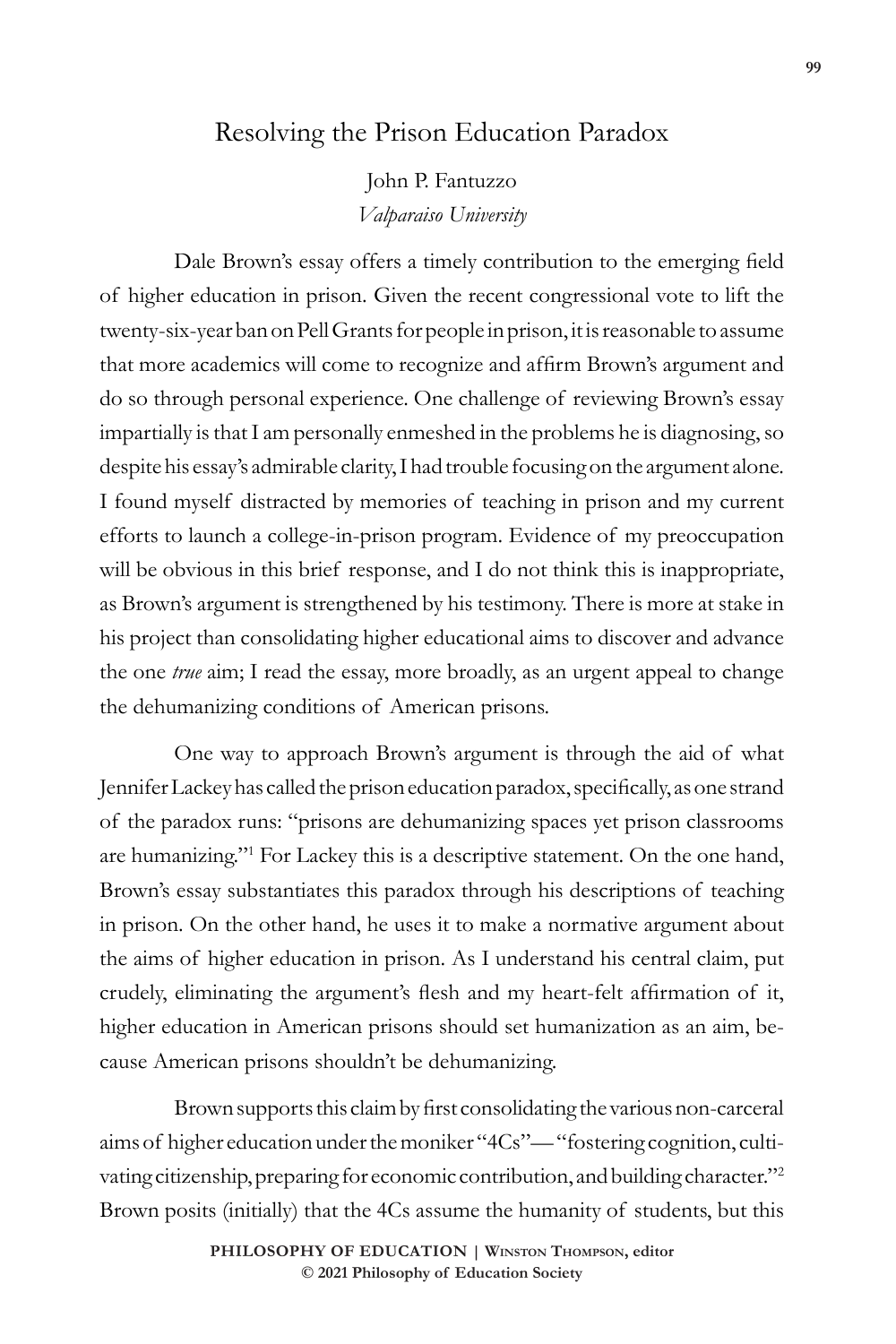assumption cannot be maintained within the dehumanizing context of prison. Accordingly, the 4Cs must be contextualized and qualified to acknowledge dehumanizing constraints. With this acknowledgement, it becomes clear that the "more fundamental aim" of higher education ought to be humanization because this is what the prison denies students. The 4Cs will not be achieved if this aim—what Brown also refers to as a prior condition—is not first established.

Brown's essay suggests that setting humanization as the aim of higher education does something to prison conditions. What it *does* or *accomplishes* could be more explicit. At the very least, we might say that the achievement promises to unsettle the "fact that dehumanization is a contingent fact of our justice system, not a necessary one." More ambitiously, the achievement promises to play a role in transforming American prisons into places like Halden Prison in Norway, i.e., places where the prison education paradox is resolved, and there is not a glaring contrast between the classroom and prison. In a final move, Brown argues that perhaps we shouldn't assume that humanization occurs in non-carceral educational institutions after all, as there are countless examples of dehumanization at play there too. So, higher education (in carceral and non-carceral contexts) should set humanization as an aim *because* American prisons and universities should not be dehumanizing. One might say this conclusion is unsurprising, a statement of the obvious. This would be a hasty conclusion from my experience. The force of Brown's testimony must be recalled.

To illustrate what I mean, during the spring semester of 2019 I taught an Inside-Out course at a Midwestern prison. Inside-Out courses involve outside students (traditional university students) and inside students (incarcerated persons). The course, which takes place within the prison, takes pains to create the conditions for equal dialogue and relational trust between inside and outside students. Indeed, the first three weeks focus on community building and affords multiple "debrief sessions" for Inside and Outside students, both together and apart. According to the Inside-Out pedagogy the foundations of community must be in place before diving into the content.

The course was interrupted by a two-week Spring recess. During this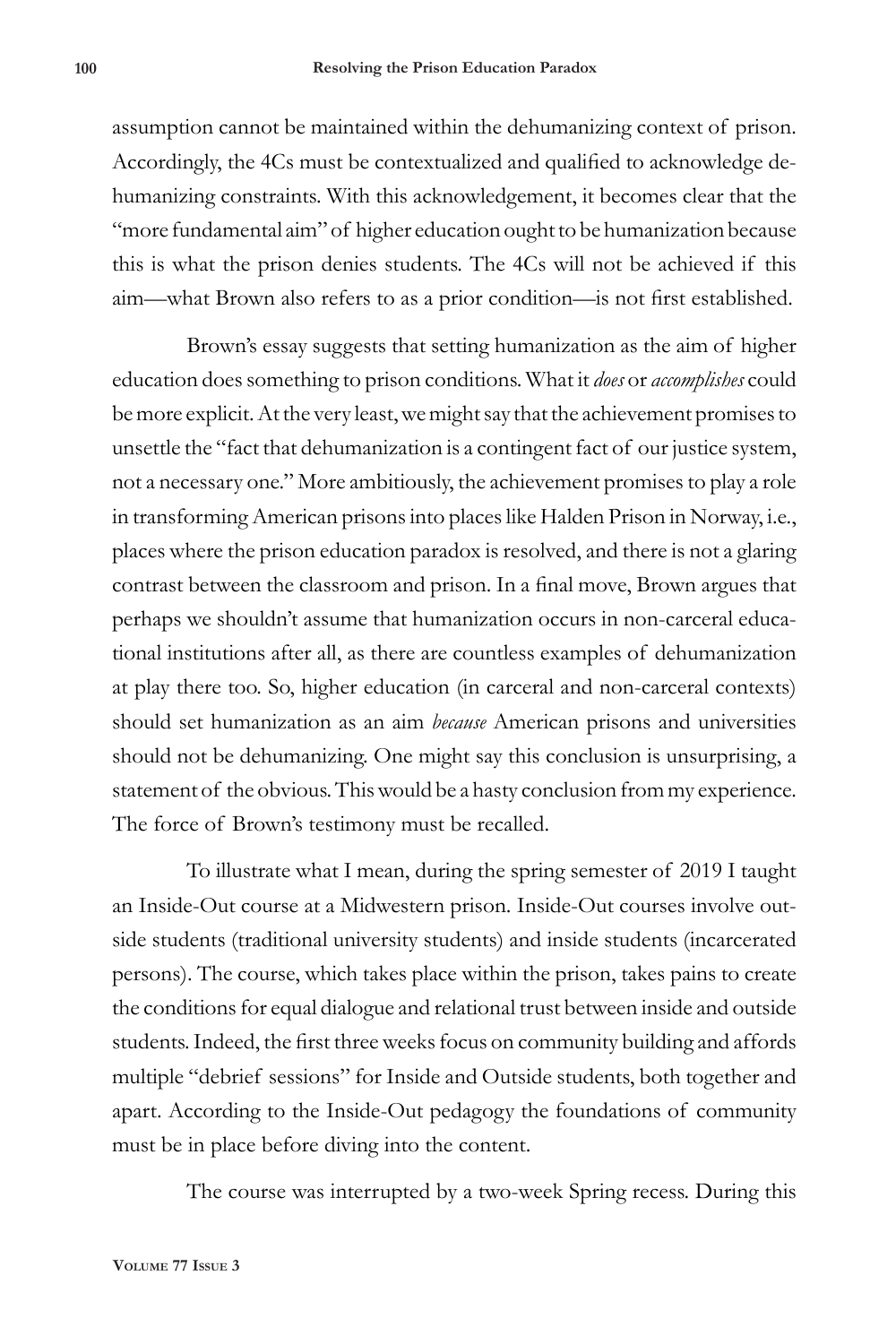time several of the outside students went on a trip to Norway where they were able to tour the aforementioned Halden Prison. The first class back from the break, a few of these students provided a report. We listened to the travelers with rapt attention. Several correctional officers entered the room to listen as well, which was unusual. Tension began to mount as the officers began pacing around the outskirts of our circle, recalling who was in charge. One older inside-student, who had advanced degrees in business and experience in restaurant management, raised a tactful question at the conclusion of the reports: "I'm curious…if you could change one thing about American prisons, based on your experience in Norway, what would it be?" The room went silent; the pacing stopped. A dynamic outside student interrupted the pause. She said: "The one thing that needs to change doesn't cost anything but it's not going to change…" Her voice broke at this point, but she gathered her composure, raised her voice, and concluded with piercing clarity: "and that thing is… *humanity*!"

*Humanity!* The *that-*ness—or qualitative/phenomenal aspect—of "humanity" in her response stunned every person in the room and the mindlessness and cruelty of that American prison became almost embarrassing. What were *we* (all of us humans) doing here? The point of the story is that humanization as an educational aim sounds obvious, but for the majority of non-incarcerated Americans, who use prison as a proxy for social failure, there is no good reason (and few opportunities) to witness the inhumanity of these institutions. So, when the student said "humanity," it didn't sound like a truism but a moral alarm clock. Relatedly, Brown's central claim may appear obvious, or uncontroversial, to an audience of conspicuously progressive academics, but it bears the same gravity and urgency as my student's response. Setting humanization as an aim means something shocking and morally urgent is at stake for higher education in prison, for the prison education paradox is a contingent feature of American prisons and needs to be resolved.

I'd like to conclude by offering three suggestions for developing this project. First, a philosophical project can help us to better appreciate and understand the concepts we use. In this case, I think there is a need to continue developing the positive account of "humanization." One concept to explore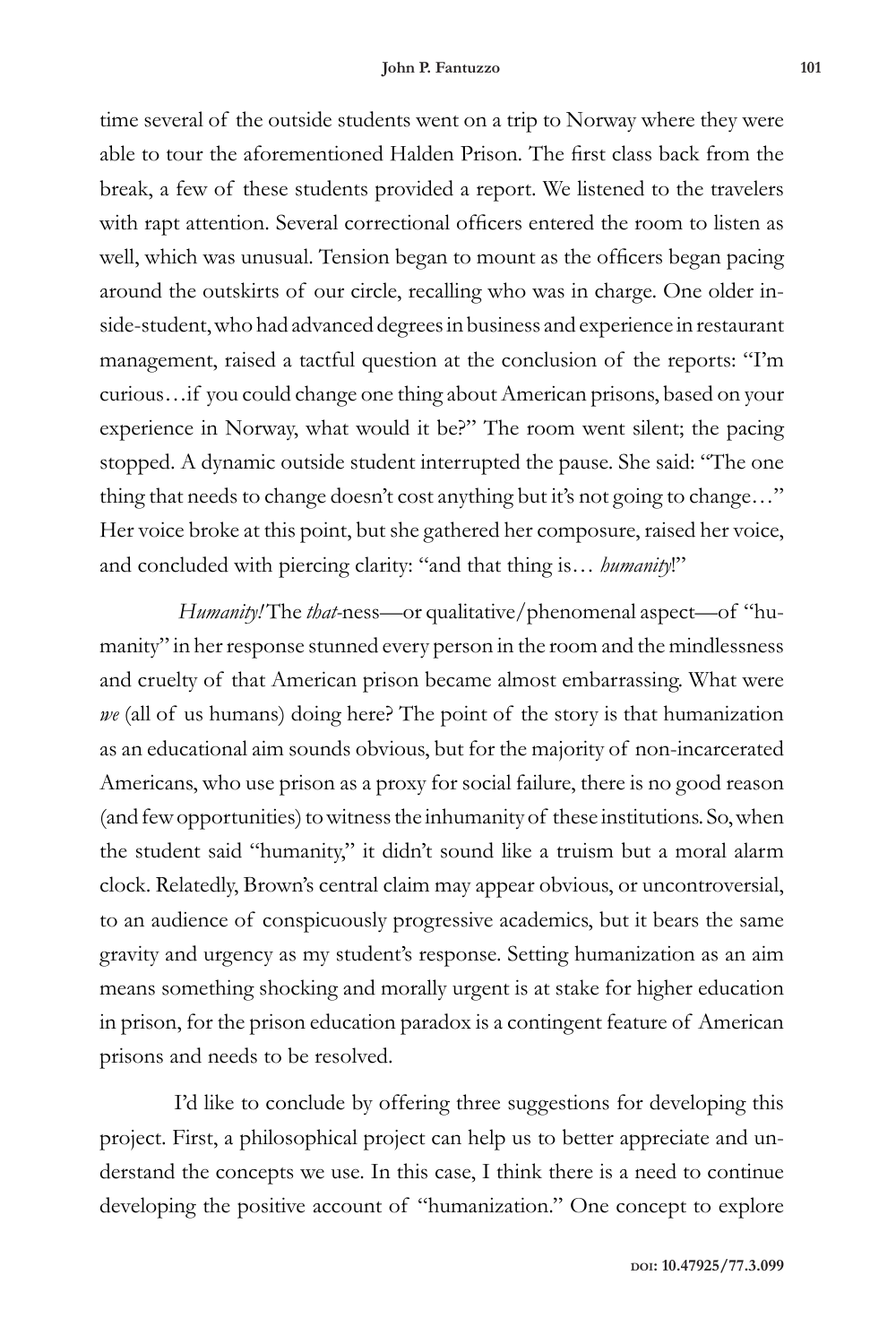might be what Bernard Williams calls the "human point-of-view" in his famous essay "The Idea of Equality." Contrasting the human point-of-view with the social labels we use to categorize each other (e.g., "student," "professor," "citizen," "offender"), Williams observes:

> …each person is owed an effort at identification and should not be regarded as the surface to which a certain label can be applied; rather, one should try to see the world (including the label) from that person's point of view.<sup>3</sup>

Williams's definition, at the very least, helps me to understand, on a conceptual level, what we were working towards in the Inside-Out course. Another reference might be Jeremy Waldron's *One Another's Equals.4* Waldron sets out to advance our understanding of "basic equality," the idea that humans deserve to be valued and respected in terms of their capacities, not exclusively in terms of the merit accorded to the exercise of these capacities. Better articulating what we are owed as humans, regardless of what we merit, can support the experience of equality—in the prison education classroom or any classroom. This is the case because concepts inform percepts and discovering that we live impoverished or degraded lives, or remain passive when the lives of others are impoverished or degraded, can spark awareness and spur action.

Second, I think there is important work to be done on the ground by providing moral assessments of existing college-in-prison programs and considering, for instance, whether they are achieving the aim of "humanization" that Brown sets forth. Are these established programs realizing humanization within their classrooms and curriculums? Are they doing anything to resist, change, or resolve the prison education paradox? All college-in-prison programs worth considering affirm the dignity of incarcerated students. Yet "dignity" takes on different meanings in different programs. So, it is worth considering if particular programs are helping us move towards a place like Halden Prison in Norway, or if their position of institutional neutrality and their private MOUs (which, predictably, agree to disclose nothing critical against the prison's administration), function to suspend the prison education paradox as a perpetual contrast between *dark* prisons and *bright* college-in-prison programs. The advantage of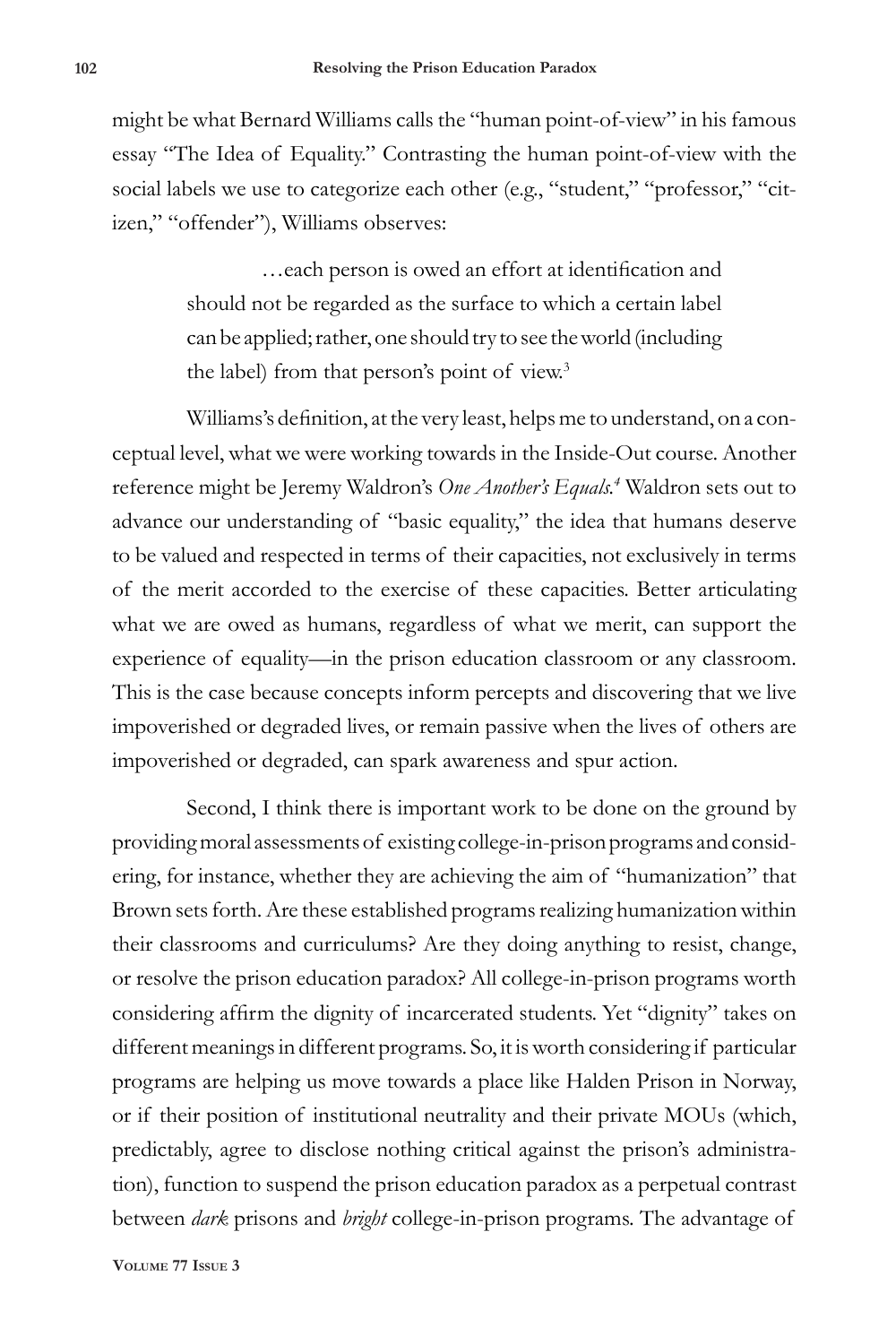applying philosophical arguments such as Brown's to existing and established programs is that it will allow claims to be tested, resisted, and refined by the reality of established efforts to provide incarcerated persons with educational opportunities.

Finally, I think Brown's project could better align the aims of educational initiatives within prison with the broader work of criminal justice reform. Brown's essay poses one nagging issue for me, namely, that it is unclear how the achievement of humanization within the prison classroom will resolve the prison education paradox and transform the prevailing aim of "public safety" that governs most correctional institutions in the US. Unfortunately, it is conceivable that a college-in-prison program could become better at meeting the aim of, say, humanizing higher education while prisons remain firmly in control of the carceral condition. This outcome, hinted at above, would not resolve said paradox, but suspend it in perpetuity.

The broader goal, I think, is to align college-in-prison programs with the broader work of social justice. Following sociologist Bruce Western, I think college-in-prison programs must participate in the work to reconceiving criminal justice in terms of social justice and leveraging their increasing legitimacy to ensure that departments of corrections "concede some jurisdiction over the policy task of public safety to other agencies—departments of housing, child services, public health, education, and labor."5 If this were to occur—and American citizens came to better appreciate that 95 percent of incarcerated persons will return to their communities at some point—then the prison education paradox would be resolved more holistically, through a coordinated effort, as various social services partnered to restructure the meaning of American prisons and broke up the present dominion of "public safety." At any rate, this seems like a crucial meta-aim for college-in-prison programs, for resolving the prison education paradox—i.e., the task that gives urgency to Brown's essay—will involve transforming the immense landscape and entrenched bureaucracy of American prisons. Given the enormity of this task, it is critical for college-in-prison programs to both recognize their limits and broaden their aims.